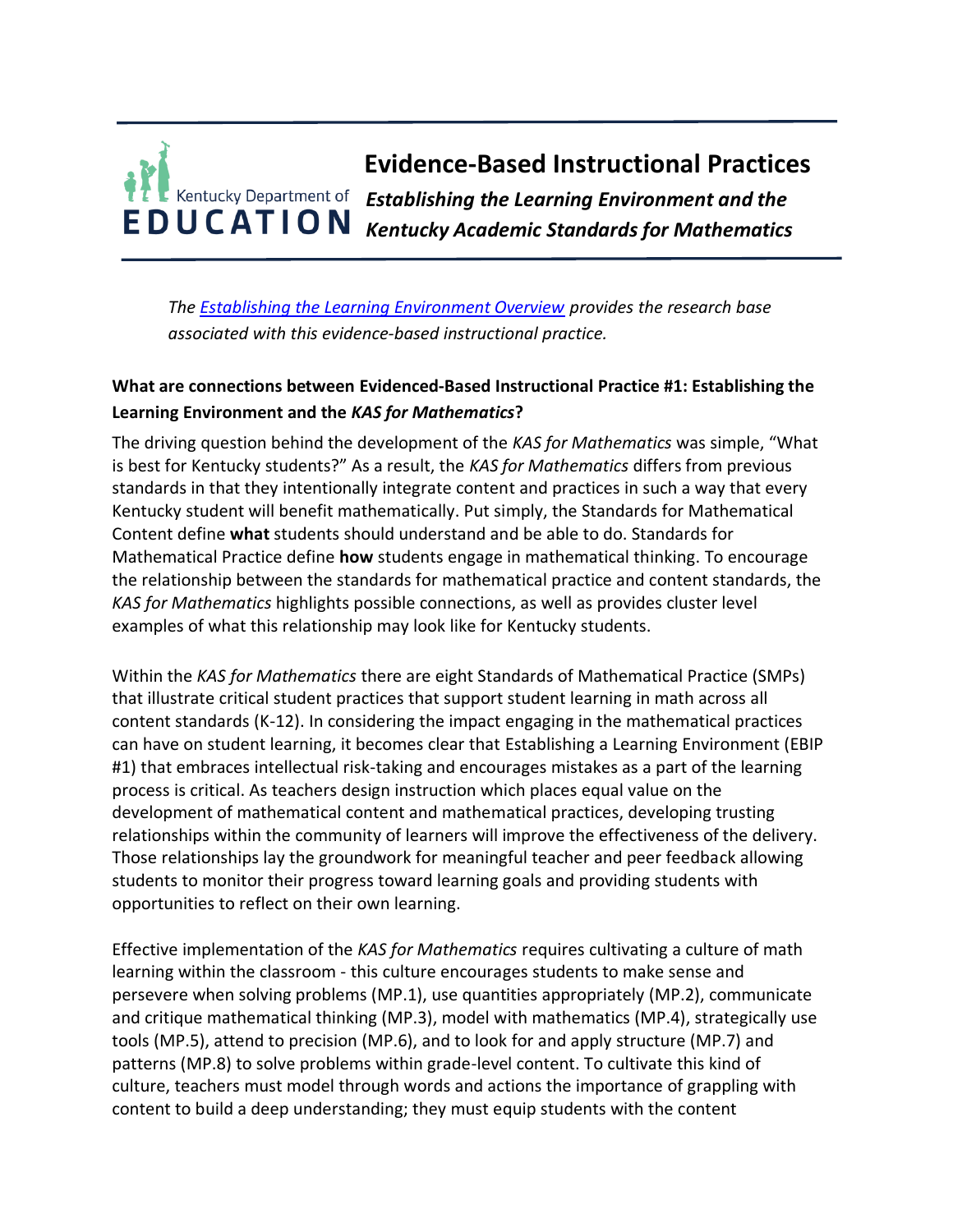knowledge and problem solving tools to find multiple pathways to a given solution; and they must facilitate regular opportunities for students to engage in the practices of mathematics, including analyzing their own misconceptions and refining their approaches/communications as part of the learning process.

**What are planning considerations for the successful implementation of the Evidenced-Based Instructional Practice #1: Establishing the Learning Environment to ensure that all students have equitable access and opportunity to learn the standards contained in the** *KAS for Mathematics***?**

- **Feedback** relies on high levels of trust between the teacher and the student and between students.
	- $\circ$  Teacher to Student: Provide age-appropriate authentic feedback that invites students to engage in deeper reflection about their own strengths.
	- $\circ$  Peer to Peer: Position students as mathematically competent by encouraging students to construct mathematical arguments and engage in the reasoning of others. Empower students to give and receive constructive feedback. As students engage in learning experiences that require them to listen to the argument of others, decide if they make sense and ask useful questions to clarify or improve the argument, it may be useful to implement discussion protocols to provide a safe environment for students to share their developing thinking (MP.3).
- **Self-efficacy and mindset** work together in determining a student's motivation and willingness to engage in the learning process.
	- $\circ$  Develop a shared understanding of and expectation for approaching mathematics with a [growth mindset](https://www.youcubed.org/resource/growth-mindset/) and for how that mindset will manifest within student self-talk and their communications with others.
	- $\circ$  Provide opportunities for students to think metacognitively and organize their own thoughts with given information. Embedded time and space for student reflection can have a significant impact on how well students are able to manage their emotions and express personal agency around the mathematics being learned.
- Welcome **errors as opportunities** for learning.
	- $\circ$  By thinking about when misconceptions are likely to arise in the lesson, teachers can plan to use strategies, such as [Talk Moves,](https://irp-cdn.multiscreensite.com/7a45b809/files/uploaded/talk_moves_map_oconnor_2017.pdf) that will support students to clarify and advance their learning. Planning to use these strategies allows teachers to be ready to quickly take appropriate pedagogical action for many of their learners. Normalize mistake-making and celebrate intellectual risk-taking using strategies such as  $My$ [Favorite No.](https://learn.teachingchannel.com/video/class-warm-up-routine)
- Promote a **sense of belonging**.
	- $\circ$  Build a safe community where mathematical discourse supports active listening, promotes diverse perspectives and insights, and allows students to consider others' reasoning to advance their own mathematical understanding. Creating a learning community is essential for mathematical practices that are interpersonal by nature, such as MP.3.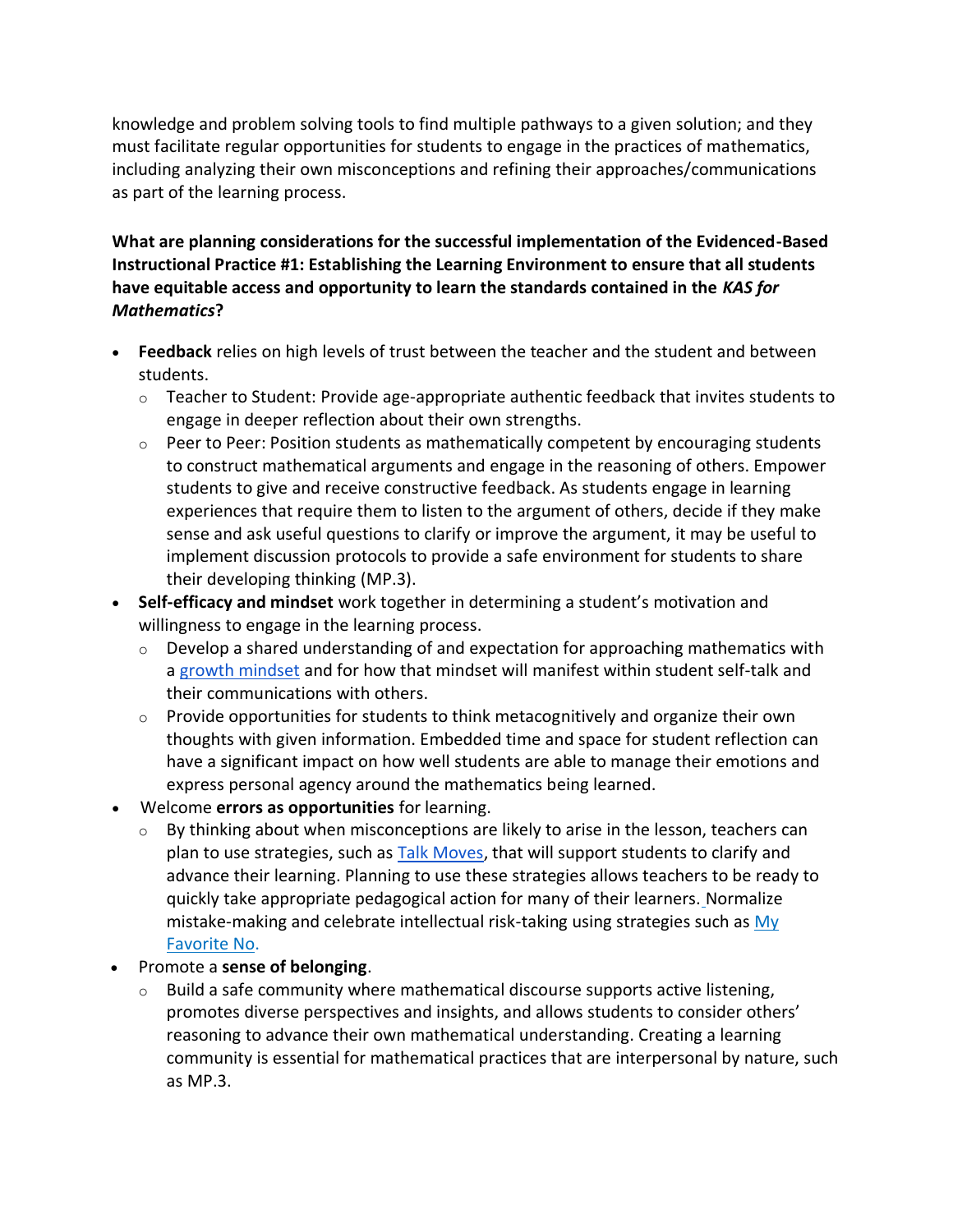- $\circ$  Consider what teacher moves might help students strengthen reasoning and [communication skills,](http://stem4els.wceruw.org/resources/Student-and-Teacher-moves.pdf) along with ways to empower students to use similar strategies in collaborative groups. Attend to the ways in which students position one another as capable or not capable of doing mathematics and provide opportunities to elevate the voices of marginalized students, such as strategically sharing student work, student thinking and solutions (MP.3).
- Routinely ask questions that encourage students to **reflect on barriers** they may encounter and help them think about ways they can **overcome challenges**.
	- $\circ$  Consistently provide students, individually and collectively, with opportunities and support to engage in productive struggle as they grapple with mathematical ideas and relationships (NCTM, 2014).
	- $\circ$  Promote student engagement and identity by embedding systems and routines, such as [Routines for Reasoning,](http://www.fosteringmathpractices.com/routinesforreasoning/) to allow students to engage in productive struggle and take ownership of their progress and growth toward intended learning outcomes (MP.1). While specific routines may vary among educators and even across different class sessions, routines can help foster a sense of predictability and safety for students as they learn mathematics.
- Communicate that **students' thinking is valued** to build trust and rapport by asking questions that **elicit students' thinking**.
	- $\circ$  Lead class activities that offer students the opportunity to share their perspectives and learn from the perspectives of others. Enhance students' mathematical agency by including regular collaborative opportunities for students to work together with others as a team on [modeling](http://www.siam.org/Portals/0/Publications/Reports/gaimme-full_color_for_online_viewing.pdf?ver=2018-03-19-115454-057) tasks that provide multiple pathways for success and that require reasoning and problem solving (MP.4).
	- o Position students as competent and elevate the status of students by valuing different contributions students make when they share representations and make connections between these representations. Translating between multiple representations helps students understand each form represents the same relationship and provides a different perspective on the relationship (MP.3). Engage students in making connections among mathematical representations to deepen understanding of mathematics concepts and procedures as tools for problem solving (NCTM, 2014).

### **What strategies and resources can support the implementation of Evidence-Based Instructional Practice #1: Establishing the Learning Environment within the** *KAS for Mathematics?*

## *Brain Research and Emotional Learning*

For learning to occur, educators must not only focus on student's academic learning, but also on the social and emotional factors that affect student learning (McTighe & Willis, 2019). For more information on how the SMPs support teachers in creating and sustaining a culture of learning in math classrooms, visit:

● KDE's [Implementing Social, Emotional and Academic Development \(SEAD\) within the](https://kystandards.org/standards-resources/mathematics-resources/integrating-sead-mathematics/) *[Kentucky Academic Standards \(KAS\) for Mathematics](https://kystandards.org/standards-resources/mathematics-resources/integrating-sead-mathematics/)* resource library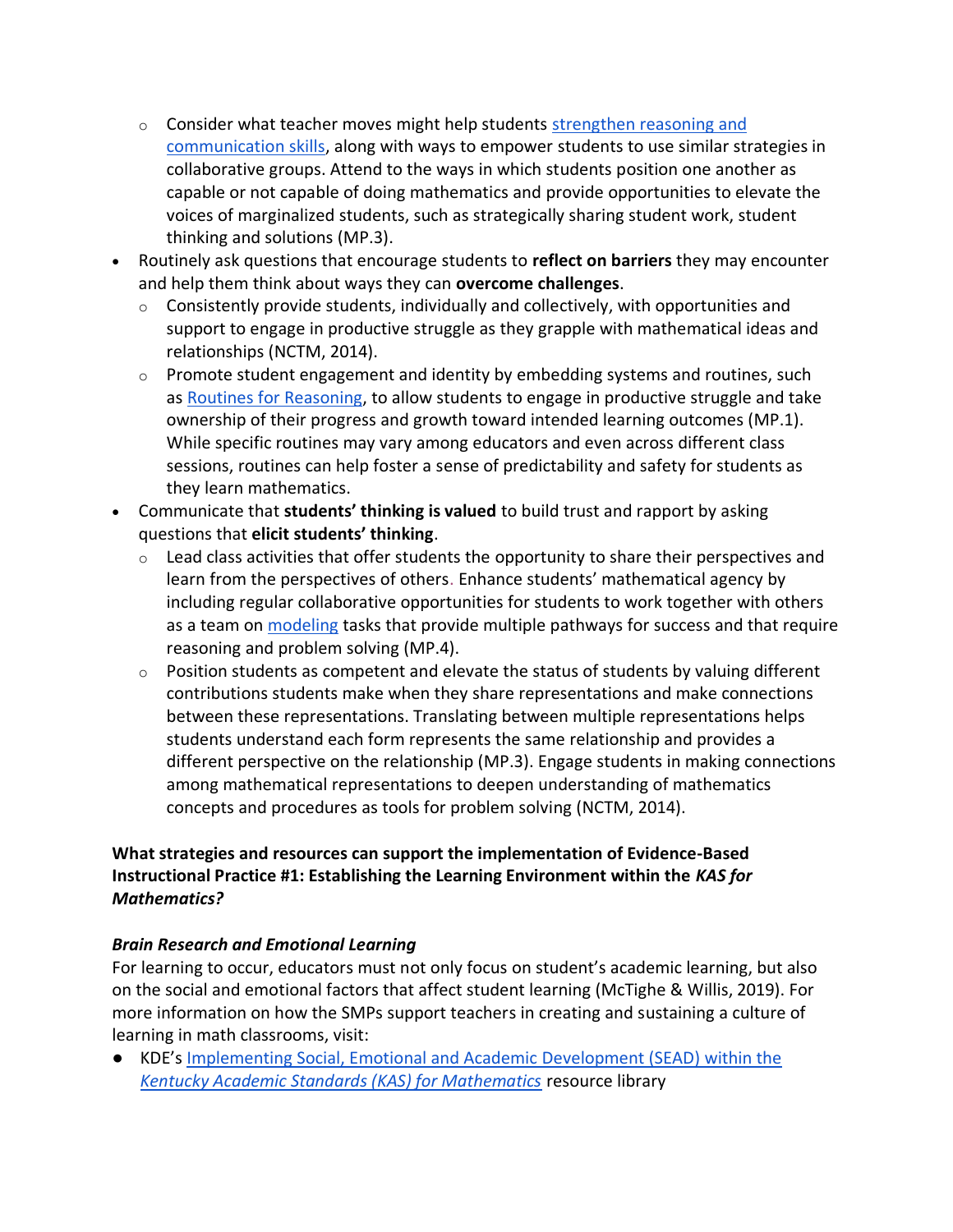○ The focus of Integrating SEAD within the *KAS for Mathematics* is to encourage educators to look for authentic opportunities to interweave the development of one (or more) social emotional competencies with the development of the mathematics content and practices. A [reflection sheet i](https://lnks.gd/l/eyJhbGciOiJIUzI1NiJ9.eyJidWxsZXRpbl9saW5rX2lkIjoxMDEsInVyaSI6ImJwMjpjbGljayIsImJ1bGxldGluX2lkIjoiMjAyMTAyMTAuMzQ5NjM1OTEiLCJ1cmwiOiJodHRwczovL2VkdWNhdGlvbi5reS5nb3YvY3VycmljdWx1bS9zdGFuZGFyZHMva3lhY2Fkc3RhbmQvRG9jdW1lbnRzL1JlZmxlY3Rpb25fU2hlZXRfSW50ZWdyYXRpbmdfU0VBRF93aXRoaW5fS0FTX2Zvcl9NYXRoZW1hdGljcy5kb2N4In0.yxnbUMfNGZ1DoEm4LEd2IcujrAzR7bQ2hsCTjimY_xk/s/947322386/br/97310459794-l)s provided to support educators in processing new learning and reflecting on instructional implications. [Facilitation considerations](https://lnks.gd/l/eyJhbGciOiJIUzI1NiJ9.eyJidWxsZXRpbl9saW5rX2lkIjoxMDIsInVyaSI6ImJwMjpjbGljayIsImJ1bGxldGluX2lkIjoiMjAyMTAyMTAuMzQ5NjM1OTEiLCJ1cmwiOiJodHRwczovL2VkdWNhdGlvbi5reS5nb3YvY3VycmljdWx1bS9zdGFuZGFyZHMva3lhY2Fkc3RhbmQvRG9jdW1lbnRzL0ZhY2lsaXRhdGlvbl9Db25zaWRlcmF0aW9uc19mb3JfSW50ZWdyYXRpbmdfU0VBRF93aXRoaW5fS0FTX2Zvcl9NYXRoZW1hdGljcy5kb2N4In0.RTsT2Cwc-GFO8t4MCoKQzBZr8cCSrbER_Wa0GEoKvuo/s/947322386/br/97310459794-l)  guidance also is provided to support those facilitating a learning experience around Integrating SEAD within the *KAS for Mathematics* at the local level, and an [overview](https://lnks.gd/l/eyJhbGciOiJIUzI1NiJ9.eyJidWxsZXRpbl9saW5rX2lkIjoxMDMsInVyaSI6ImJwMjpjbGljayIsImJ1bGxldGluX2lkIjoiMjAyMTAyMTAuMzQ5NjM1OTEiLCJ1cmwiOiJodHRwczovL3d3dy55b3V0dWJlLmNvbS93YXRjaD92PVFJWHRlSldpdFZnJmZlYXR1cmU9ZW1iX2xvZ28ifQ.xaT-k4lAADR6suBqu0BuGDlgqZTzk1TCLK8inCQ_Cbo/s/947322386/br/97310459794-l)  [video i](https://lnks.gd/l/eyJhbGciOiJIUzI1NiJ9.eyJidWxsZXRpbl9saW5rX2lkIjoxMDMsInVyaSI6ImJwMjpjbGljayIsImJ1bGxldGluX2lkIjoiMjAyMTAyMTAuMzQ5NjM1OTEiLCJ1cmwiOiJodHRwczovL3d3dy55b3V0dWJlLmNvbS93YXRjaD92PVFJWHRlSldpdFZnJmZlYXR1cmU9ZW1iX2xvZ28ifQ.xaT-k4lAADR6suBqu0BuGDlgqZTzk1TCLK8inCQ_Cbo/s/947322386/br/97310459794-l)s available as an orientation to all the components.

### *Fostering Teacher-Student Relationships*

Teachers should be viewed by their students as a "warm demander". A "warm demander" communicates personal warmth and positive regard toward students while at the same time demands they work toward high standards. These teachers provide concrete guidance and support for meeting the learning expectations, specific corrective feedback, and opportunities for processing information and culturally relevant meaning making (Hammond, 2015). For more information on educator practices to support teaching and learning in the mathematics classroom, visit:

- NCTM's *[Effective Mathematics Teaching Practices](https://education.ky.gov/curriculum/standards/kyacadstand/Documents/Effective_Mathematics_Teaching_Practices_NCTM.docx)*
	- NCTM's landmark publication *[Principles to Actions](http://www.nctm.org/store/Products/Principles-to-Actions--Ensuring-Mathematical-Success-for-All/)* connects research with practice. The teaching of mathematics is complex. It requires teachers to have a deep understanding of the mathematical content that they are expected to teach and a clear view of how student learning of that mathematics develops and progresses across grades. It also calls for teachers to be skilled at using instructional practices that are effective in developing mathematics learning for all students. The eight Mathematics Teaching Practices describe the essential teaching skills derived from the research-based learning principles, as well as other knowledge of mathematics teaching that has emerged over the last two decades.

#### *Establishing the Physical and Social Environment*

The SMPs can support interpersonal and academic interactions within the mathematics classroom. For more information on how to explicitly introduce and authentically incorporate the SMPs within their instruction, visit:

- KDE's *[Getting to Know the KAS for Mathematics Module](https://kystandards.org/standards-resources/mathematics-resources/math-pl-modules/) specifically, Section 1C*
	- Section 1C focuses on the Standards for Mathematical Practice. Included are a [Facilitator's Guide](https://education.ky.gov/curriculum/standards/kyacadstand/Documents/Facilitators_Guide_Getting_to_Know_the_KAS_for_Mathematics.pdf) that provides suggestions for structuring each section of Module 1, recommended activities to prompt meaningful investigation of the *KAS for Mathematics* and guidance on talking points to use with the provided slideshows. Additional resources needed to engage with this module are the accompanying [PowerPoint](https://kystandards.org/wp-content/uploads/2019/06/Module_1_Getting_to_Know_the_Kentucky_Academic_Standards_for_Mathematics.pptx) and [Module at a Glance.](https://kystandards.org/wp-content/uploads/2019/04/Module_1_At_a_Glance_Mathematics.pdf) The discovery task in Section 1C (SMP Sample Task Match Up) might be particularly powerful for teachers to engage in as the conversations around what the mathematical practices might look like in classrooms can be especially impactful.
- KDE's *[Engaging the SMPs: Look Fors & Questions Stems](https://education.ky.gov/curriculum/standards/kyacadstand/Documents/SMP_Look_Fors_and_Question_Stems.pdf)*